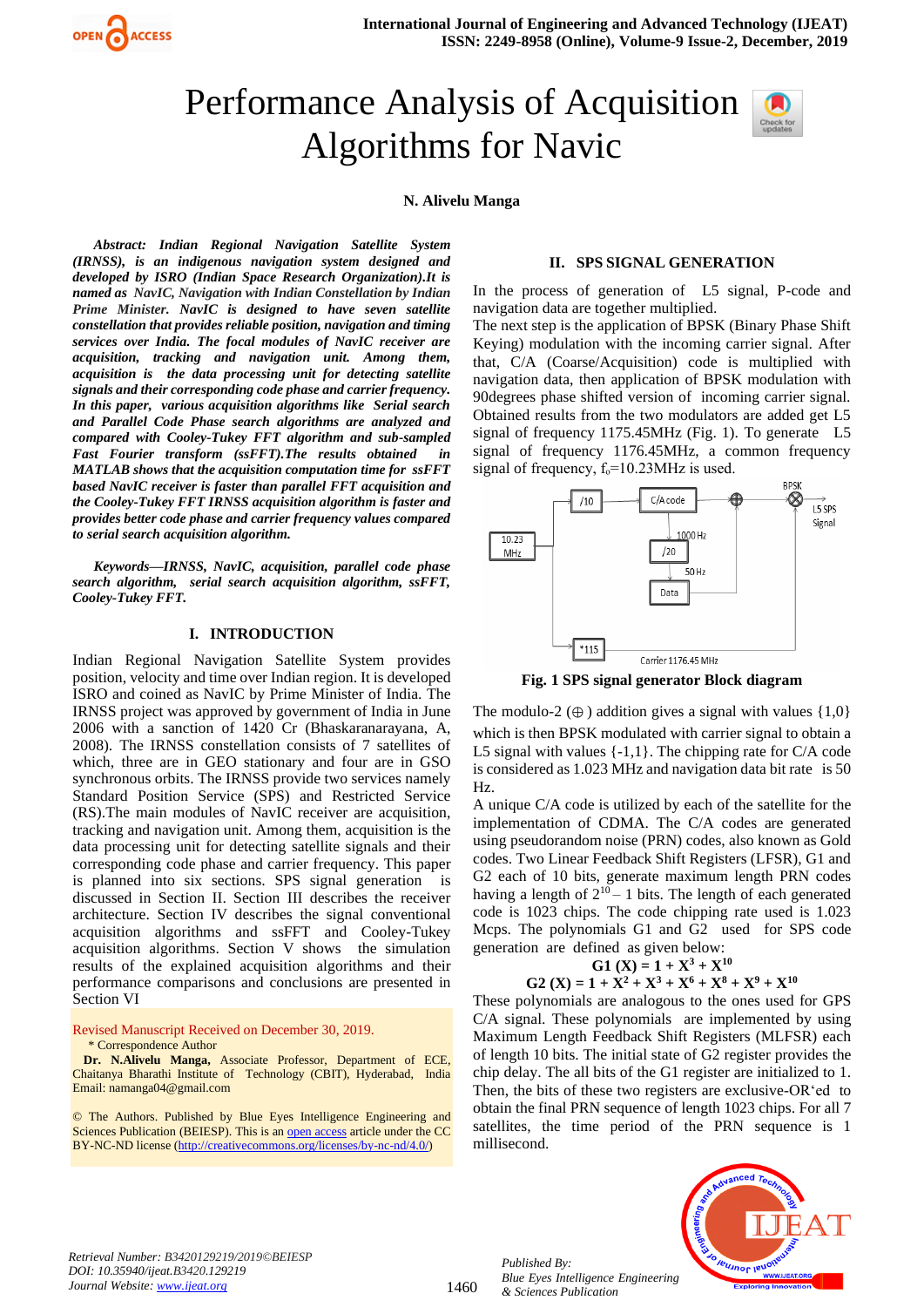## **III. IRNSS RECEIVER ARCHITECTURE**

IRNSS receiver is a system where the Signal In Space (SIS) is processed to determine user's position velocity and time. The functions of various sections of IRNSS receiver (Fig.2) in brief are:

- a)**Antenna and preamplifier:** The L5/S1 frequency band signals are detected by the smart antenna and it converts the wave energy into an electrical current, amplifies the signal strength and passes on the signal receiver electronics. Voltage induced by IRNSS signal in the antenna is sent to the preamplifier.
- b)**RF/IF Section:** The RF signal is mixed with a locally generated sinusoidal signal to down convert IRNSS signal to a lower frequency IF signal. IF signal contains code and data signals from the original RF signal with low carrier frequency.
- c)**Acquisition :** The process of Acquisition detects satellite signal coming from a given IRNSS satellite and provides coarse values of the code phase and the carrier frequency.
- d)**Tracking:** It refines the values produced by acquisition and tracks their changes continuously. It mainly consists of code tracking and carrier tracking loops.
- e)**NAV unit**: The role of an NAV unit block is to compute the IRNSS basic measurements: pseudo range, carrier phase and Doppler shift (or its pseudo range rate version).



**Fig.2 IRNSS Receiver Architecture**

## **IV. ACQUISITION ALGORITHMS**

From the acquisition process, satellite signal is detected and its corresponding coarse values of code phase and carrier frequency are estimated. There are several algorithms for acquisition GNSS/IRNSS signals including Serial search or time domain analysis acquisition algorithm, Parallel code phase search or FFT based algorithm, Parallel frequency code phase search acquisition.

## **A. Serial Search Acquisition Algorithm**

Serial search acquisition is a simple and is a time domain acquisition algorithm. The process of serial search acquisition is shown in Fig.3. In this locally generated PRN code sequences are multiplied with locally generated replica of the carrier signal. Initially, the received IRNSS signal is multiplied with locally generated PRN sequence. Then, the result is multiplied by a local carrier signal to wipe off the carrier signal from the incoming signal. A in-phase signal I is generated by multiplication with in phase carrier signal replica, and multiplication with 90 degrees phase-shifted carrier signal replica, the quadrature signal Q is generated. The resulted I and Q signals are combined. This is done based on the length of one PRN code, and are squared and added finally. Code phase value is inferred from the serial search acquisition which gives the correlation between the locally generated signal with that of the incoming signal.



**Fig.3 Serial Acquisition**

## **B. Parallel Code Phase Search Acquisition Algorithm**

Parallel Code Phase Search Acquisition Algorithm is Fast Fourier Transform based acquisition algorithm and frequency domain type. In this particular technique, acquisition is done parallel in a code phase dimension to speed up the acquisition process significantly. The received IF signal and the local carrier signal are multiplied together. The in-phase (I) signal is generated by multiplication with in phase signal and quadrature (Q) signal is generated by multiplication with a quad phase-shifted version of the signal,. These signals (I,Q) are combined to result in a complex input to the FFT function. The PRN code, generated for a specific satellite is changed into the frequency domain and complex conjugated. Then, the IF signal and PRN code are perform multiplication in the frequency domain. After that, The result is changed into the time domain by applying an inverse Fourier transform (Fig 4).





Then, the correlation between the input and the PRN code represented by the absolute value of this inverse Fourier transform.The index of the peak presented in the output of correlation, indicates the PRN code phase of the incoming signal.

## **C. Sub Sampled Fast Fourier Transform Acquisition**

In this, the signal is down sampled by a factor 'd ', a decimator which is an integer. The IFFT shown in Fig.5 is sparse in the time domain, i.e., there will be only one spike in time domain. Hence, it can be performed in sub-linear time and also require less number of samples as input to compute the sparse IFFT. As a result, there is no need to perform a full length computations on the received signal and one can get all of its frequency samples. Here, the number of frequency samples that are required to perform the sparse inverse FFT need to be computed.



*Published By: Blue Eyes Intelligence Engineering & Sciences Publication* 

1461

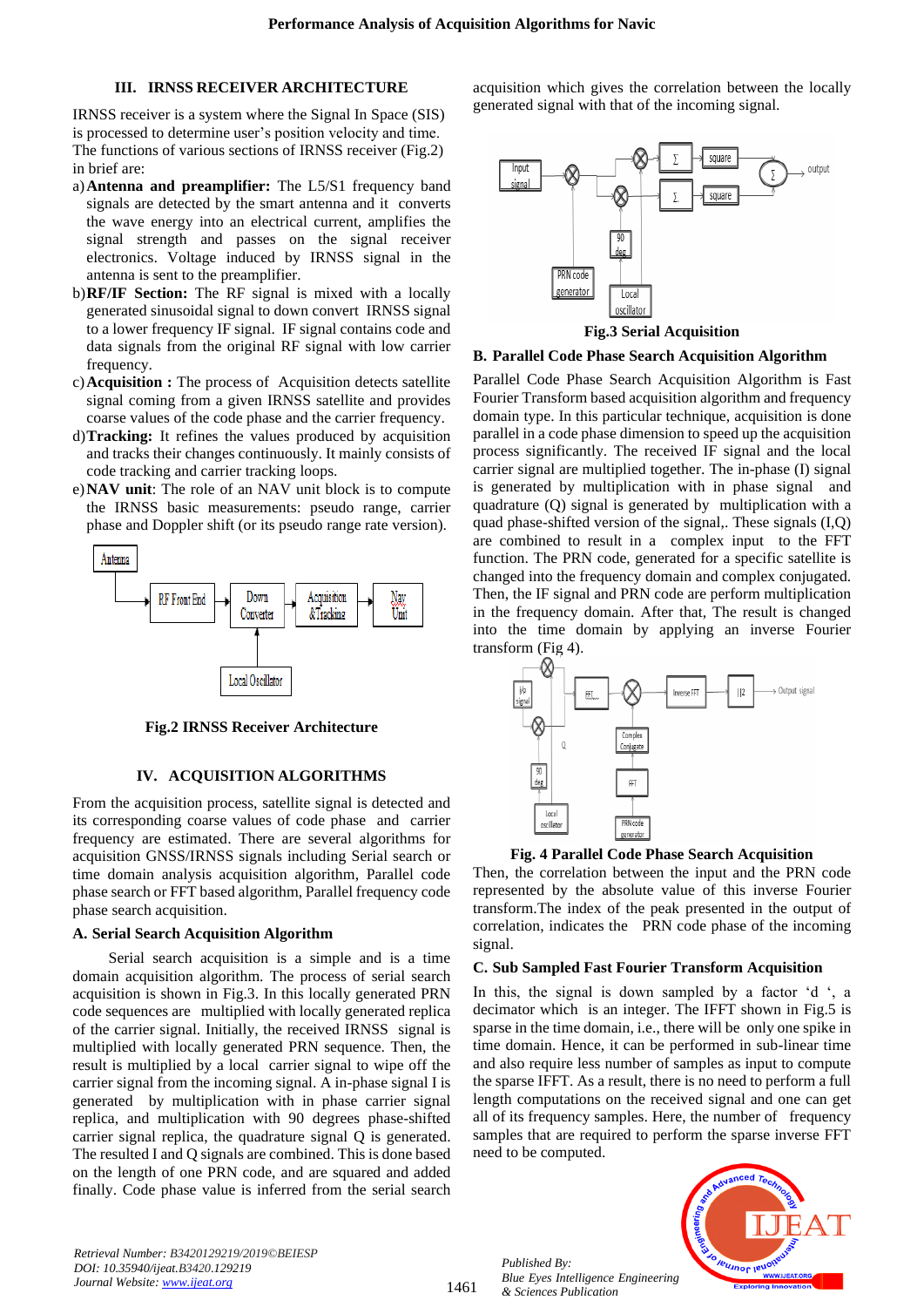



# **Fig.5 Acquisition using sub sampled Fast Fourier Transform**

# **D. FFT Acquisition Algorithm using Cooley Tukey FFT**

As shown in Fig.6, the principle of Cooley-Tukey algorithm applied to compute N point DFT by decomposing into smaller size DFTs, which results in reduction of time of FFT computation.



**Fig.6 Block diagram of Acquisition based on Cooley Tukey FFT Algorithm**

## **V. RESULTS AND DISCUSSION**

IRNSS SPS signal is generated for L5 signal and C/A code for different satellites (L5 band) are simulated in MATLAB. The various acquisition algorithms like serial search and parallel code phase search, to find code phase and carrier frequency of received IRNSS signals are simulated in MATLAB. For this, the sampling frequency used is 56 MHz, and carrier frequency is 16.221MHz. Apart from these algorithms, Sub Sampled Fast Fourier Transform Acquisition and FFT Acquisition Algorithm using Cooley Tukey FFT are also analyzed. IRNSS SPS signal for 0.05 milliseconds is shown Fig. 7. In Fig. 8,9,10,11,12,13 and 14 x- axis indicates code phase, y- axis indicates frequency bin and z- axis indicates magnitude. Doppler shift is calculated using (frequency bin\*125-5000).The acquisition results for satellite 4 using serial search method is with Doppler shift 500Hz and Code phase 23290 shown in Fig. 8. For satellite 4, the acquisition results using Parallel Code phase search method are presented in Fig 9 with Doppler shift 250Hz and Code phase is 853 for down sampled 8184 samples and for

56000\*2 samples Code phase calculated is 23857.Fig 10,11,12 and 13shows Acquisition results for satellite 4 for down sample factor 2,3,4 and 6 respectively. In Fig. 10,Doppler shift is 250 Hz and Code phase is 426.In Fig. 11, Doppler shift 250 Hz and Code phase is 284.In Fig. 12 Doppler shift is 250Hz and Code phase is 213. In Fig. 13, Doppler shift is 250 Hz and Code phase is 142.Using Cooley Tukey FFT,8184 samples are divided into 88 and 93 samples. Fig. 14 shows Acquisition results for satellite 4 using Cooley Tukey FFT with Doppler shift is 250 Hz and code phase is 853.The Table 1 shows the acquisition results for available data using serial search method. The acquisition results using Parallel Code Phase Search Acquisition Algorithm are given in the Table 2. acquisition results of satellite 4 using sub sampled FFT are presented in Table 3. Table 4 shows Acquisition results using Cooley Tukey FFT method. Table 5 shows Comparison of acquisition results for satellite 4 using different acquisition algorithms.



**Fig.7 IRNSS SPS generation**



*Retrieval Number: B3420129219/2019©BEIESP DOI: 10.35940/ijeat.B3420.129219 Journal Website[: www.ijeat.org](http://www.ijeat.org/)*

*Published By:*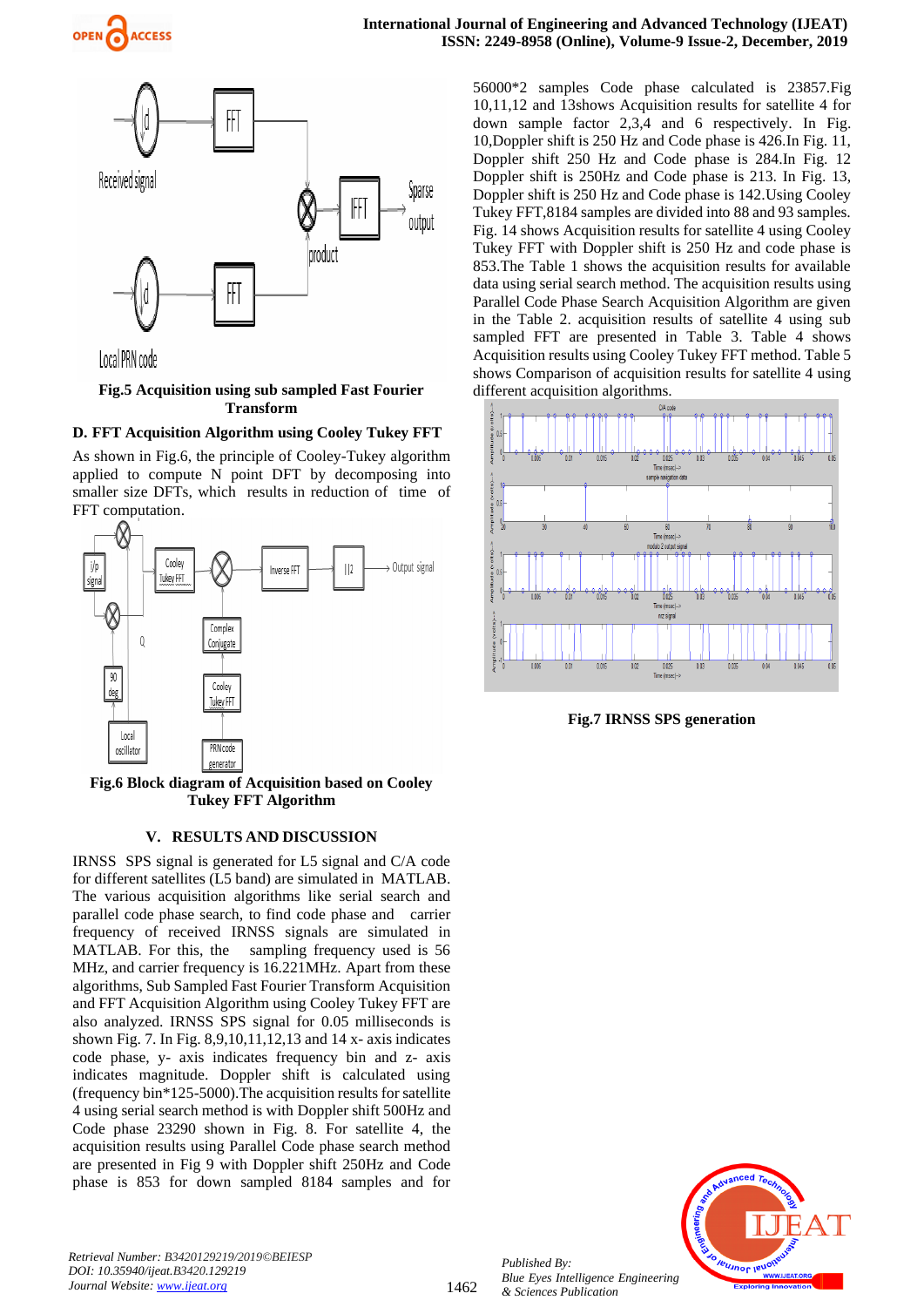

**Fig.8 SPS generation for 0.05 milliseconds**



**Fig.9 Acquisition results for satellite 4 using serial search method**



**Fig.10 Acquisition results for satellite 4 using parallel code phase method**



**Fig.11 Acquisition results of satellite 4 for down sample factor 2**



**Fig.12 Acquisition results of satellite 4 for down sample factor 3**



*Retrieval Number: B3420129219/2019©BEIESP DOI: 10.35940/ijeat.B3420.129219 Journal Website[: www.ijeat.org](http://www.ijeat.org/)*

*Published By:*

*& Sciences Publication*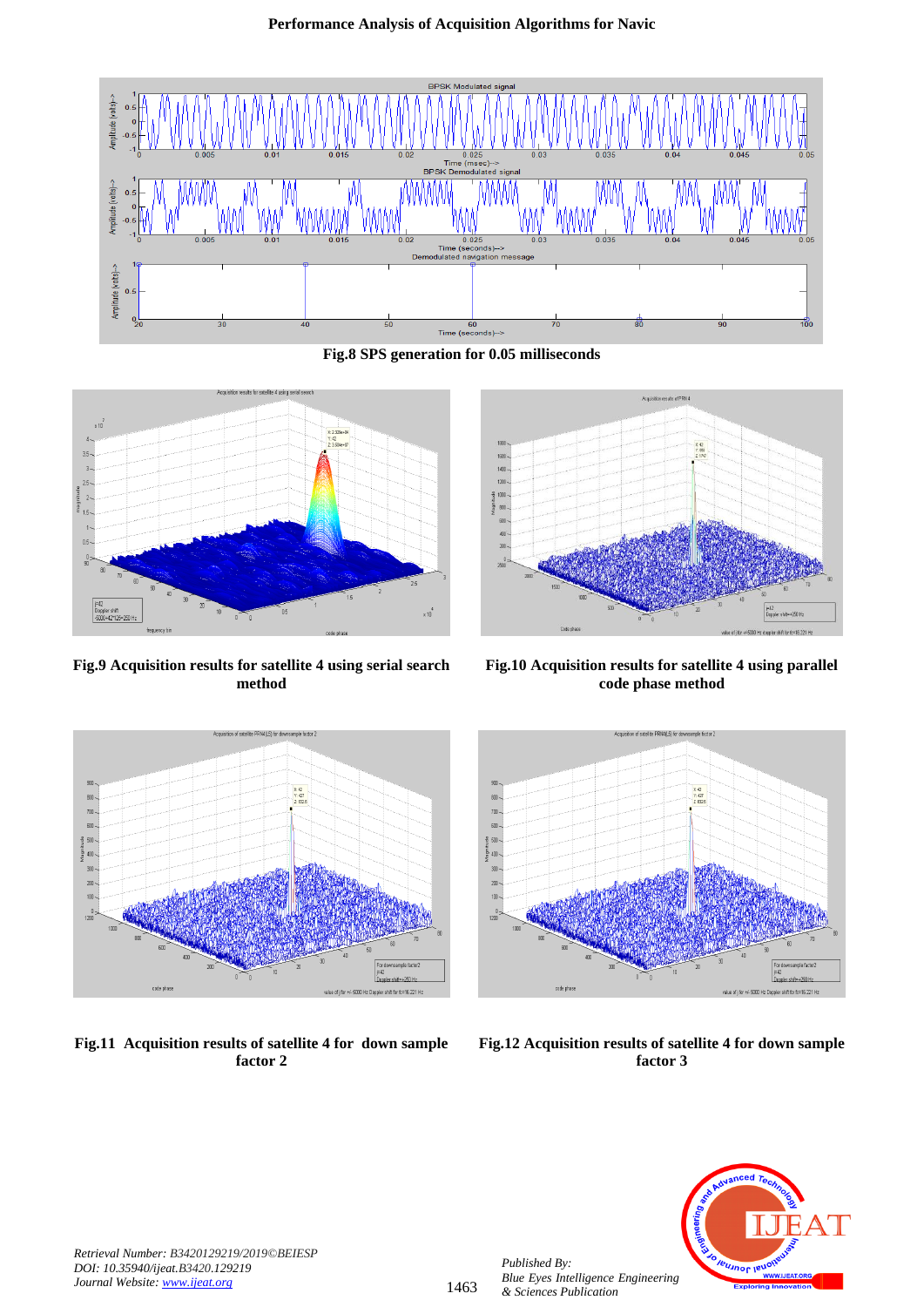



**Fig.13 Acquisition results of satellite 4for down sample factor 4**



**Fig 14 Acquisition results of satellite 4for down sample factor 6**



**Fig.15 Acquisition results for satellite 4 using Cooley Tukey FFT** 

## **Table 1: Acquisition results for different satellites using serial search method**

| S.No. | $L5-SPSG2$ | Code<br>phase | <b>Doppler</b><br>shift(Hz) | <b>Carrier frequency</b><br>(Hz) |
|-------|------------|---------------|-----------------------------|----------------------------------|
|       | 1110010111 | 55220         | $-1500$                     | 16219500                         |
|       | 0110010000 | 30766         | $+250$                      | 16221500                         |
| 3     | 0010110001 | 54927         | $-125$                      | 16221500                         |
|       | 0100111010 | 23290         | $+250$                      | 16221500                         |
|       | 0000110111 | 39820         | $-125$                      | 16221500                         |
|       | 1101011000 | 2270          | $-125$                      | 16221500                         |
|       | 0010100000 | 29315         | $+375$                      | 16221500                         |

**Table 2: Acquisition results for different satellites using Parallel Code Phase Search Acquisition Algorithm**

| S.No. | $L5-SPSG2$ | Code phase in<br>8184 samples | Code phase in<br>56000*2 samples | <b>Doppler</b><br>shift(Hz) |  |
|-------|------------|-------------------------------|----------------------------------|-----------------------------|--|
|       | 1110010111 | 2020                          | 56533                            | $-2125$                     |  |
|       | 0110010000 | 1126                          | 31501                            | $+250$                      |  |
| 3     | 0010110001 | 2009                          | 56225                            | $-125$                      |  |
|       | 0100111010 | 853                           | 23857                            | $+250$                      |  |
|       | 0000110111 | 1457                          | 40769                            | $-250$                      |  |
|       | 1101011000 | 85                            | 2353                             | $-125$                      |  |
|       | 0010100000 | 1073                          | 30017                            | $-125$                      |  |

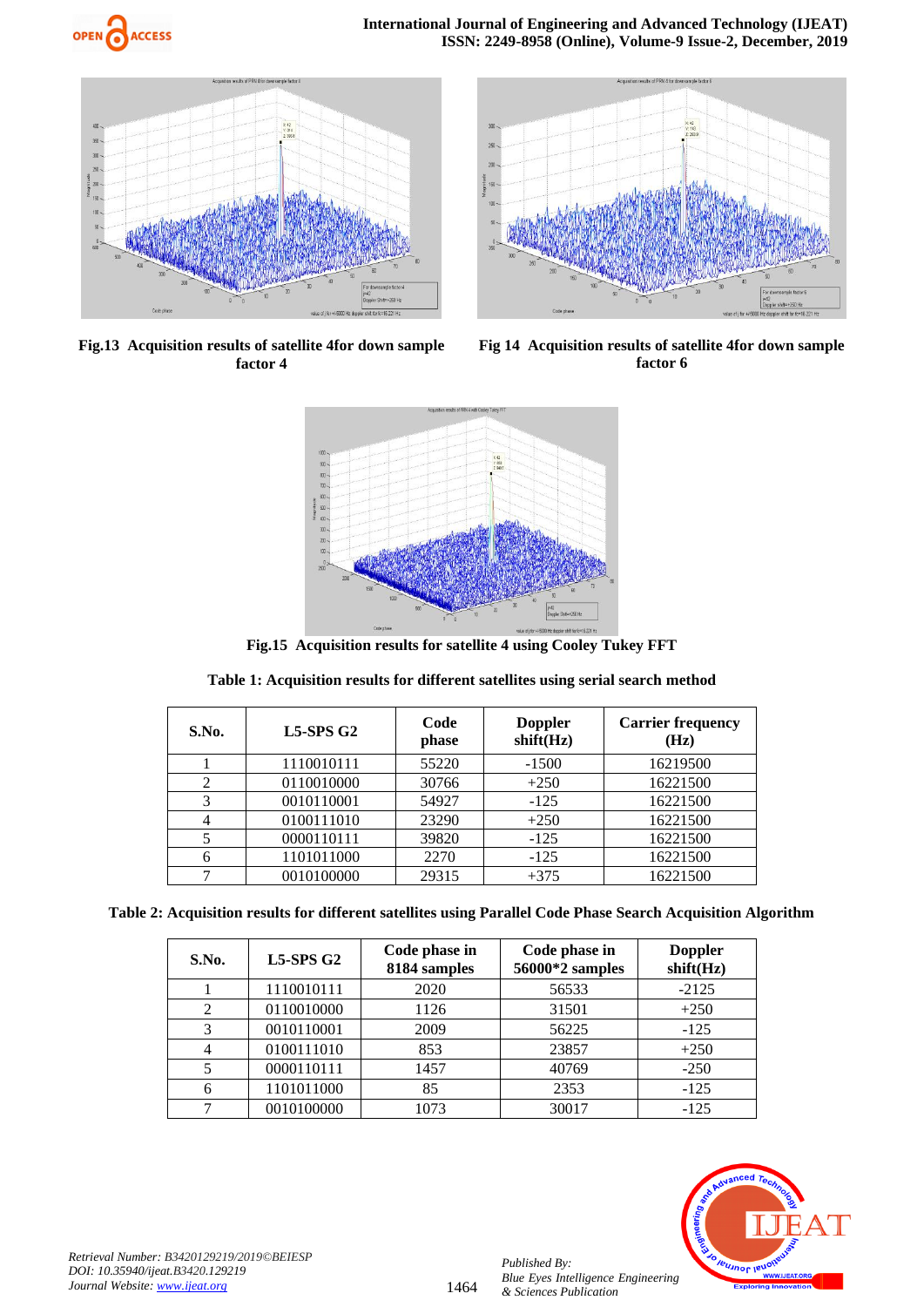| S.No.                       | d             | Code phase    | <b>Carrier</b><br>frequency(Hz) | time<br>(sec) | $d * log(d)$ |
|-----------------------------|---------------|---------------|---------------------------------|---------------|--------------|
|                             |               | 853           | 16221250                        | 17.1007       |              |
| $\mathcal{D}_{\mathcal{L}}$ | $\mathcal{L}$ | $426*2+1=853$ | 16221250                        | 16.4522       | 2            |
|                             | 3             | $284*3+1=853$ | 16221250                        | 16.3571       | 4.75         |
| 4                           | 4             | $213*4+1=853$ | 16221250                        | 16.2946       | 8            |
|                             |               | $142*6+1=853$ | 16221250                        | 15.878274     | 15.51        |

**Table 3: Acquisition Results of satellite 4 using sub sampled FFT**

| Table 4: Acquisition results for different satellites using Cooley Tukey FFT method |  |  |  |  |
|-------------------------------------------------------------------------------------|--|--|--|--|
|-------------------------------------------------------------------------------------|--|--|--|--|

| S.No.                       | $L5-SPSG2$ | Code phase in 8184<br>samples | Code phase in<br>56000*2 samples | <b>Doppler</b><br>shift(Hz) |
|-----------------------------|------------|-------------------------------|----------------------------------|-----------------------------|
|                             | 1110010111 | 2020                          | 56533                            | $-2125$                     |
| $\mathcal{D}_{\mathcal{L}}$ | 0110010000 | 1126                          | 31501                            | $+250$                      |
| 3                           | 0010110001 | 2009                          | 56225                            | $-125$                      |
|                             | 0100111010 | 853                           | 23857                            | $+250$                      |
|                             | 0000110111 | 1457                          | 40769                            | $-250$                      |
| 6                           | 1101011000 | 85                            | 2353                             | $-125$                      |
|                             | 0010100000 | 1073                          | 30017                            | $-125$                      |

|  | Table 5: Comparison of acquisition results for satellite 4 using different acquisition algorithms |  |  |  |
|--|---------------------------------------------------------------------------------------------------|--|--|--|
|  |                                                                                                   |  |  |  |

| <b>Acquisition Algorithm</b>                               | Code phase | <b>Carrier</b><br>frequency(MHz) | Time (sec) |
|------------------------------------------------------------|------------|----------------------------------|------------|
| Serial search                                              | 23290      | 16.221500                        | 1079.7422  |
| Parallel Code Phase Search<br><b>Acquisition Algorithm</b> | 23857      | 16.221250                        | 17.7001    |
| FFT Acquisition Algorithm<br>using Cooley Tukey FFT        | 23857      | 16.221250                        | 119.01     |

## **VI. CONCLUSION**

In this paper, various acquisition algorithms for NavIC signals are simulated and analyzed. It is observed that, Parallel FFT(17.7001 s) is faster than Serial Search acquisition algorithm(1079.7422 s).Reduction in the acquisition time and computation complexity is observed by the exploitation of properties of sparse FFT, Fourier transform and decimator and by the use of sub sampled FFT. From the simulation, it is observed that the acquisition time is decreased from (17.7001 s) to (15.878274 s) for down sampling factor 6 without change in the code phase and Doppler frequency shift. The Cooley-Tukey algorithm is also analyzed, it is noticed that, in comparison with Serial search Acquisition algorithm (1079.7422 s),Parallel Code Phase Search(17.7001 s) and Cooley Tukey FFT(119.01 s) Acquisition algorithm is faster.

## **REFERENCES**

- 1. Hofmann-Wellenhof, B., Lichtenegger, H., and Collins, J., "Global Positioning System: Theory and Practice," 5th edition, Springer-Verlog, Berlin Heidelberg New York, 389 pp. 2001.
- 2. Parkinson, B.W., "Global Positioning System: Theory and Applications", Vol. I, AIAA Publication, 1996
- 3. Jitender Singh,Sc`D` and J. Rammohan, Sc`G`"Indian Regional<br>Navigation Satellite System and its Defence Navigation Satellite System and its Defence Applications",NAVCOM-2012 December, Hyderabad.
- 4. Bhaskaranarayana, A. (July 15th 2008) Indian IRNSS & GAGAN, Presentation to COSPAR Meeting, Montreal.

5. Kaplan, E.D., "Understanding GPS: Principle and Applications," 2nd Edition, Artech HousePublishers, 2005

- 6. Misra. P and Enge. P., "Global Positioning System: Signals, Measurements, and Performance," Ganga-Jamuna Press, 2001
- 7. S. Naveen Pitchumani, S. ArunSundar, T. Srinivasan, and S. Savithri," Mathematical Modelling of Indian Regional Navigation Satellite System Receiver", Defence Science Journal, Vol. 67, No. 4, July 2017
- 8. Pooja V.Thakar, Hiren Mewada "Receiver Acquisition Algorithms and their Comparisons for BOC modulated Satellite Navigation Signal", 2012 International Conference on Communication Systems and Network Technologies.
- 9. M.Venu Gopala Rao and D. Venkata Ratnam," Faster Acquisition Technique for Software-defined GPS Receivers",Defence Science Journal, Vol. 65, No. 1, January 2015
- 10. D.Venkata Ratnam, Ashish Pasha, Swathi P, M.Venu Gopala Rao," Acquisition of GPS L1 Signals Using Cooley-Tukey FFT Algorithm", Signal Processing, Computing and Control(ISPCC),2013 IEEE Conference.
- 11. IRNSS Signal In Space ICD for standard positioning service version 1.1, August 2017 [\(http://www.isro.gov.in/irnss-programme\)](http://www.isro.gov.in/irnss-programme).
- 12. Anil Manandhar "FPGA-based Tracking System for GNSS Receivers", June 6, 2017.
- 13. Fredrik Johansson, Rahman Mollaei, Jonas Thor, Jorgen Uusitalo, "GPS Satellite Signal Acquisition and Tracking" August 21,1998
- 14. Rishija Misra and Shubham Palod,"Code and Carrier Tracking Loops for GPS C/A Code", International Journal of Pure and Applied Sciences and Technology,2011
- 15. James Bao-Yen Tsui "Fundamentals of Global Positioning System Receivers: A Software Approach" Copyright 2000 John Wiley & Sons, Inc.



*Retrieval Number: B3420129219/2019©BEIESP DOI: 10.35940/ijeat.B3420.129219 Journal Website[: www.ijeat.org](http://www.ijeat.org/)*

1465

*Published By: Blue Eyes Intelligence Engineering & Sciences Publication*